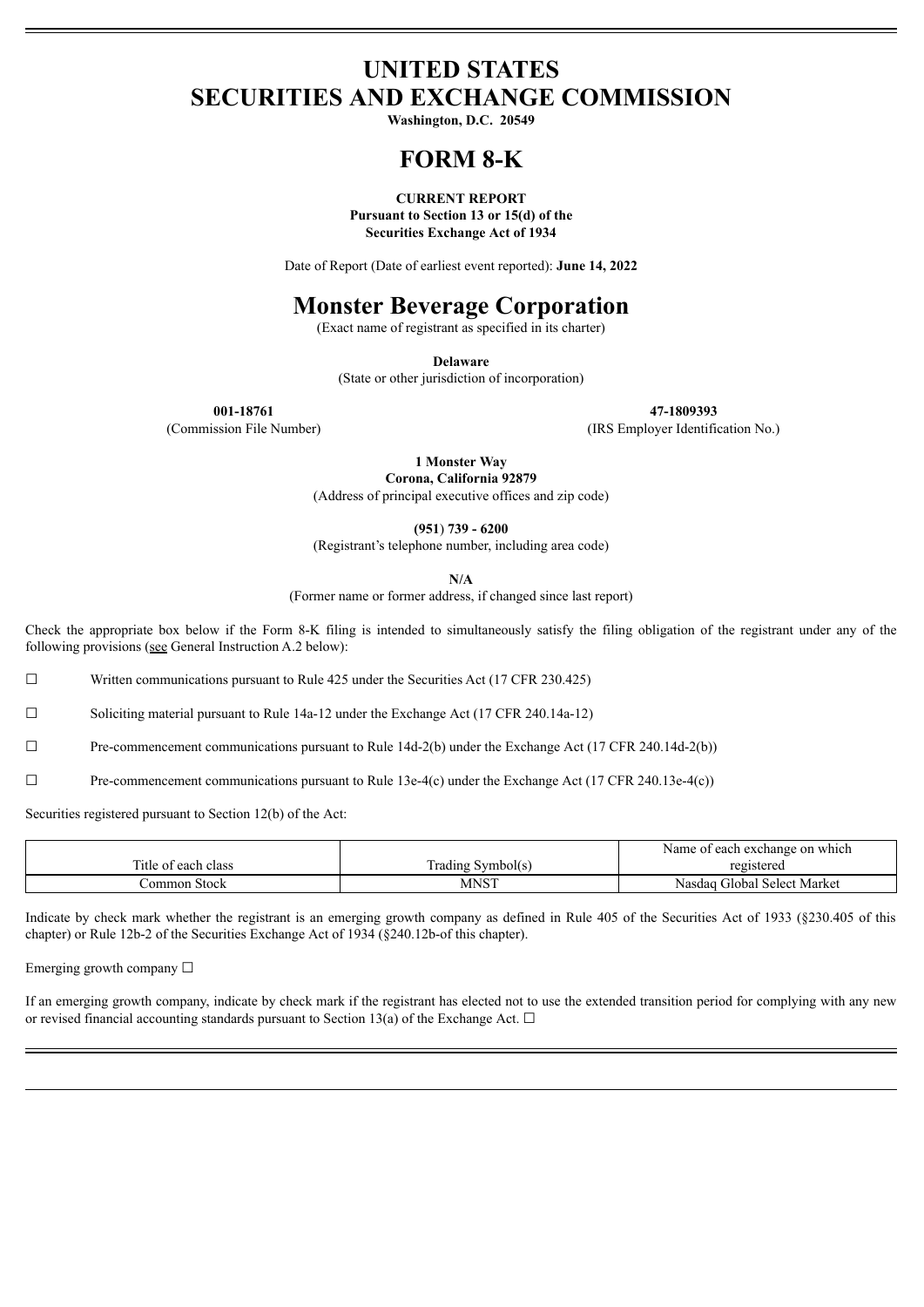### *Item 5.07. Submission of Matters to a Vote of Security Holders.*

The Annual Meeting of Monster Beverage Corporation (the "Company"), was held on June 14, 2022, at which the following matters were submitted to a vote of the stockholders. For more information on the following proposals, see the Proxy Statement.

**Proposal No. 1.** To elect ten directors of the Company to serve until the 2023 annual meeting of stockholders.

In accordance with the results below, the following individuals were re-elected as directors of the Company and received the number of votes set opposite their respective names.

| <b>Director</b>      | Votes For     | Votes Withheld | <b>Broker Non-Votes</b> |
|----------------------|---------------|----------------|-------------------------|
| Rodney C. Sacks      | 437,566,443   | 29,909,496     | 11,675,223              |
| Hilton H. Schlosberg | 457,802,648   | 9,673,291      | 11,675,223              |
| Mark J. Hall         | 460, 184, 791 | 7,291,148      | 11,675,223              |
| Ana Demel            | 441,557,802   | 25,918,137     | 11,675,223              |
| James L. Dinkins     | 464,652,348   | 2,823,591      | 11,675,223              |
| Gary P. Fayard       | 457,543,979   | 9,931,960      | 11,675,223              |
| Tiffany M. Hall      | 466,948,779   | 527,160        | 11,675,223              |
| Jeanne P. Jackson    | 464,400,751   | 3,075,188      | 11,675,223              |
| Steven G. Pizula     | 453,391,910   | 14,084,029     | 11,675,223              |
| Mark S. Vidergauz    | 430,524,094   | 36,951,845     | 11,675,223              |

**Proposal No. 2.** To ratify the appointment of Deloitte & Touche LLP to serve as the independent registered public accounting firm of the Company for the fiscal year ending December 31, 2022.

In accordance with the results below, the appointment of Deloitte & Touche LLP was ratified and approved.

| Votes For   | <b>Votes Against</b> | <b>Abstentions</b> |
|-------------|----------------------|--------------------|
| 459,527,480 | 19,523,570           | 100,112            |

**Proposal No. 3.** To approve, on a non-binding, advisory basis, the compensation of the Company's named executive officers.

In accordance with the results below, the compensation of the Company's named executive officers was approved on a non-binding, advisory basis.

| Votes For   | <i><b>Votes Against</b></i> | Abstentions | <b>Broker Non-Votes</b> |
|-------------|-----------------------------|-------------|-------------------------|
| 442,355,426 | 24,709,800                  | 410,713     | 11,675,223              |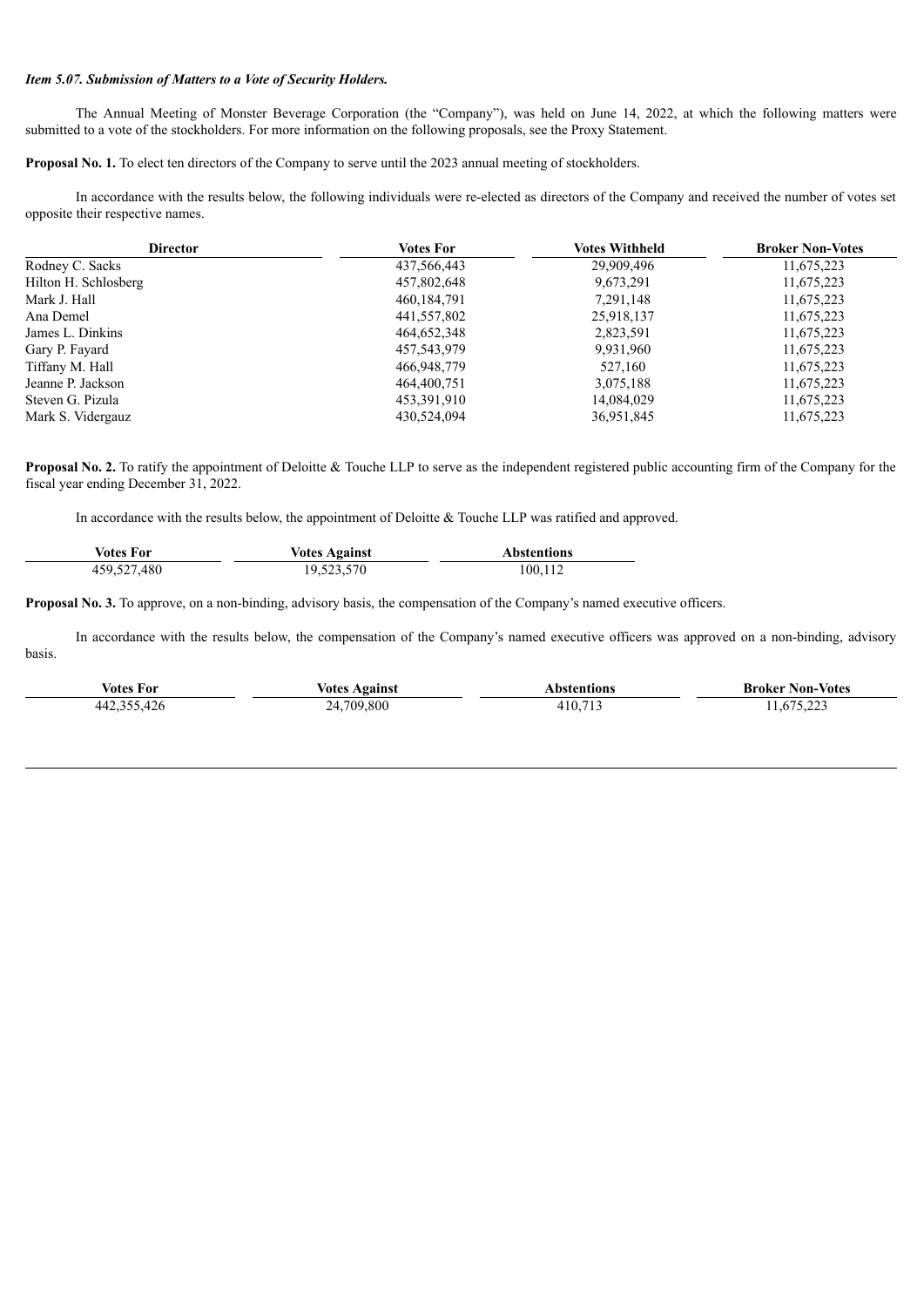**Proposal No. 4.** To consider the stockholder proposal regarding a report on the Company's plans to reduce greenhouse gas emissions.

In accordance with the results below, the stockholder proposal regarding a report on the Company's plans to reduce greenhouse gas emissions was not approved.

| <b>Votes For</b> | <b>Votes Against</b> | Abstentions | <b>Broker Non-Votes</b> |
|------------------|----------------------|-------------|-------------------------|
| 205,974,698      | 260, 112, 115        | .389,126    | 11,675,223              |

#### *Item 8.01. Other Events.*

On June 14, 2022, the Company issued a press release announcing that its Board of Directors authorized a new repurchase program for the repurchase of up to an additional \$500.0 million of the Company's outstanding shares of common stock. As of June 14, 2022, approximately \$157.4 million remained available for repurchase under the Company's previously authorized repurchase program. The Company expects to make the share repurchases from time to time in the open market, through privately-negotiated transactions, by block-purchase or through other transactions managed by broker-dealers, or otherwise, subject to applicable laws, regulations and approvals. The timing of the share repurchases will depend on a variety of factors, including market conditions, and the share repurchases may be suspended or discontinued at any time.

#### *Item 9.01. Financial Statements and Exhibits***.**

(d) Exhibits

Exhibit 99.1 Press [Release](#page-4-0) dated June 14, 2022.

Exhibit 104 The cover page from this Current Report on Form 8-K, formatted in iXBRL (Inline eXtensible Business Reporting Language).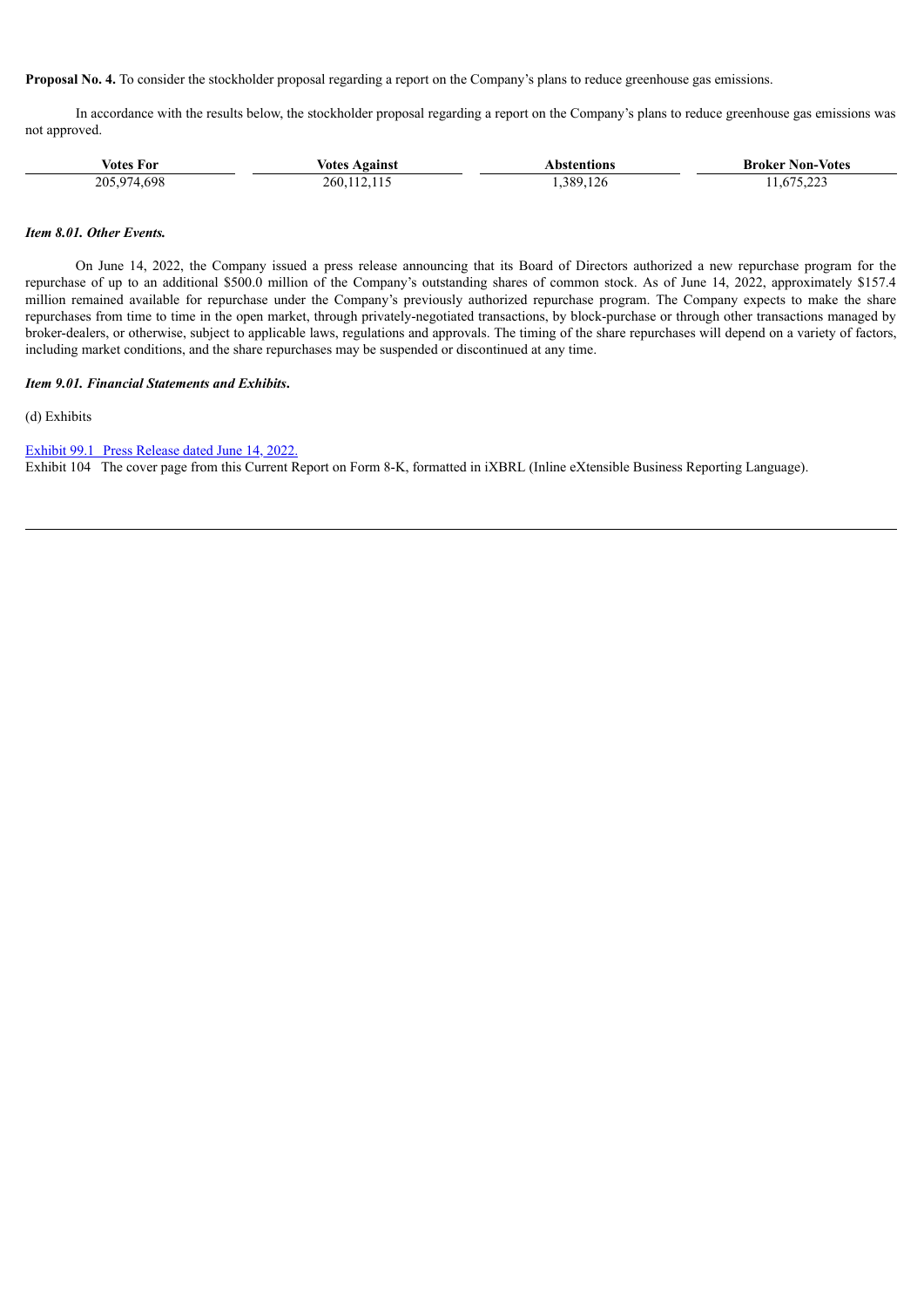## SIGNATURES

Pursuant to the requirements of the Securities Exchange Act of 1934, the registrant has duly caused this report to be signed on its behalf by the undersigned hereunto duly authorized.

Monster Beverage Corporation

Date: June 15, 2022 /s/ Hilton H. Schlosberg

Hilton H. Schlosberg Vice Chairman of the Board of Directors and Co-Chief Executive Officer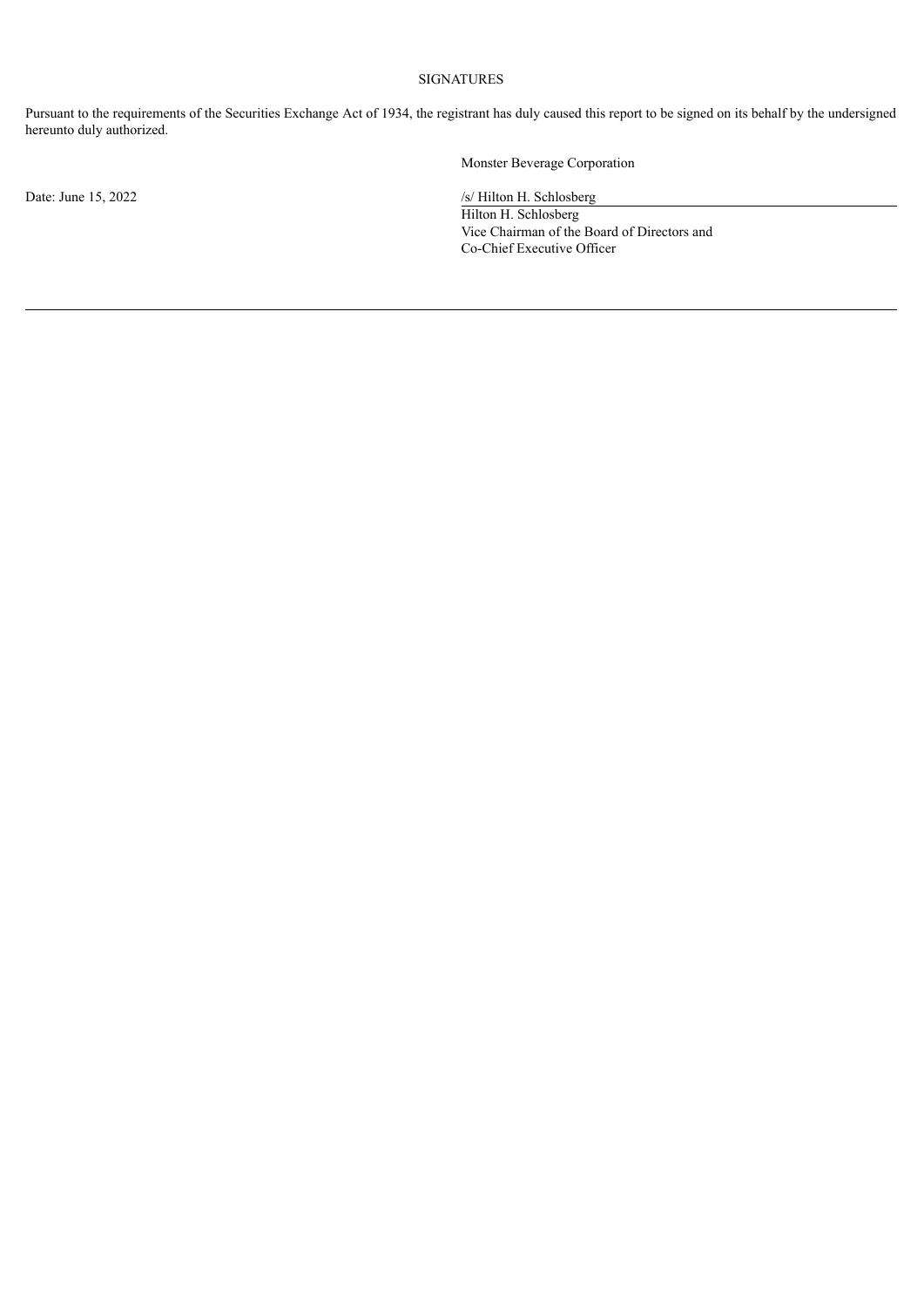<span id="page-4-0"></span>

Investor Relations Strategic Public Relations

PondelWilkinson Inc. 21700 Oxnard Street, Suite 1840 Woodland Hills, CA 91367

> T (310) 279 5980 F (310) 279 5988 W www.pondel.com

CONTACTS: Rodney C. Sacks Chairman and Co-Chief Executive Officer (951) 739-6200

**NEWS**<br>
Vice Chairman and Co-Chief Executive Officer **RELEASE** (951) 739-6200

> Roger S. Pondel / Judy Lin Sfetcu PondelWilkinson Inc. (310) 279-5980

### **MONSTER BEVERAGE BOARD AUTHORIZES NEW \$500.0 MILLION SHARE REPURCHASE PROGRAM**

**Corona, CA** – June 14, 2022 – Monster Beverage Corporation (NASDAQ:MNST) today announced that its Board of Directors has authorized a new share repurchase program for the repurchase of up to an additional \$500.0 million of the Company's outstanding common stock. As of June 14, 2022, approximately \$157.4 million remained available for repurchase under the Company's previously authorized repurchase program. The Company expects to make the share repurchases from time to time in the open market, through privately-negotiated transactions, by block-purchase or through other transactions managed by broker-dealers, or otherwise, subject to applicable laws, regulations and approvals. The timing of the share repurchases will depend on a variety of factors, including market conditions, and the share repurchases may be suspended or discontinued at any time.

#### **Monster Beverage Corporation**

Based in Corona, California, Monster Beverage Corporation is a holding company and conducts no operating business except through its consolidated subsidiaries. The Company's subsidiaries develop and market energy drinks, including Monster Energy® energy drinks, Monster Energy Ultra® energy drinks, Juice Monster® Energy + Juice energy drinks, Java Monster® non-carbonated coffee + energy drinks, Espresso Monster® noncarbonated espresso + energy drinks, Rehab® Monster® non-carbonated energy drinks, Monster Hydro® Energy Water non-carbonated refreshment + energy drinks, Monster Hydro Super Sport® Superior Hydration non-carbonated refreshment + energy drinks, Monster HydroSport Super Fuel® noncarbonated advanced hydration + energy drinks, Monster Dragon Iced Tea® non-carbonated energy teas, Muscle Monster® non-carbonated energy shakes, Monster Energy® Nitro energy drinks, Reign Total Body Fuel® high performance energy drinks, Reign Inferno® thermogenic fuel high performance energy drinks, True North® Pure Energy Seltzer energy drinks, NOS® energy drinks, Full Throttle® energy drinks, Burn® energy drinks, Samurai® energy drinks, Relentless® energy drinks, Mother® energy drinks, Play® and Power Play® (stylized) energy drinks, BU® energy drinks, Nalu® energy drinks, BPM® energy drinks, Gladiator® energy drinks, Ultra Energy® energy drinks, Live+® energy drinks, Predator® energy drinks and Fury® energy drinks. The Company acquired CANarchy Craft Brewery Collective LLC in February 2022 and added a number of craft beers and hard seltzers to its product portfolio. For more information visit, www.monsterbevcorp.com.

(more)